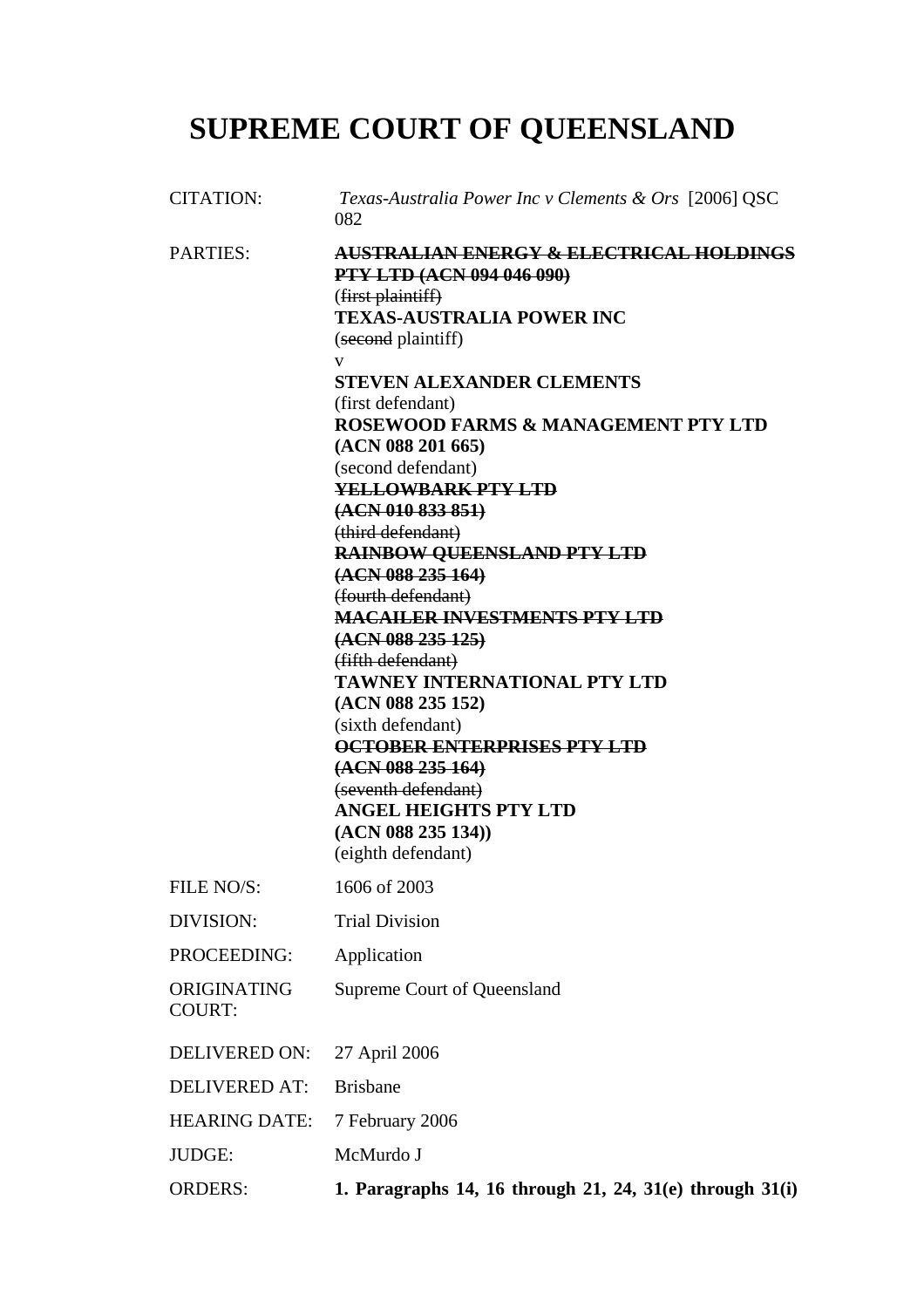**and paragraphs 46 through 50 of the defence and counter-claim filed on 7 December 2005 will be struck out.** 

- **2. The plaintiff file and serve an amended statement of claim within twenty-eight days.**
- **3. The defendants file and serve an amended defence and counter-claim (if any) within twenty-one days of the service of an amended statement of claim.**
- CATCHWORDS: PROCEDURE SUPREME COURT PROCEDURE QUEENSLAND – PRACTICE UNDER RULES OF COURT – PLEADING – GENERALLY – where the plaintiff alleges that it was induced by misrepresentations made by or on behalf of the defendants to lend money to a company which had no means of repaying it – where the plaintiff alleges that it has lost the money it lent and any income that would have been made from that money – where the plaintiff applies to strike out the first, second, sixth and eight defendants' defence and counter-claim which was filed on 7 December 2005 and for a judgment for damages to be assessed – whether the first, second, sixth and eight defendants' defence and counter-claim should be struck out under r 171 UCPR – whether the pleading discloses no reasonable cause of action or would prejudice a fair trial

PROCEDURE – SUPREME COURT PROCEDURE – QUEENSLAND – PRACTICE UNDER RULES OF COURT – PLEADING – GENERALLY – where alternatively the plaintiff applies to strike out certain paragraphs of the first, second, sixth and eight defendants' defence and counterclaim – whether certain paragraphs of the first, second, sixth and eight defendants' defence and counter-claim should be struck out under r 171 UCPR – whether specified parts of the pleading disclose no reasonable cause of action or would prejudice a fair trial

*Trade Practices Act* 1974 (Cth), s 52 *Uniform Civil Procedure Rules* 1999 (Qld), r 166(4), r 292, r 444

*Australian Energy & Electrical Holdings Pty Ltd & Anor v Clements & Ors* (2003) QSC 048, cited *Dunlop Pneumatic Tyre Co Ltd v New Garage & Motor Co Ltd* [1915] AC 79, cited *O'Dea v Allstates Leasing System (WA) Pty Ltd* (1983) 152 CLR 359, cited

COUNSEL: D A Savage SC, with N Andreatidis, for the plaintiff S Russell (solicitor) for the first, second, sixth and eighth defendants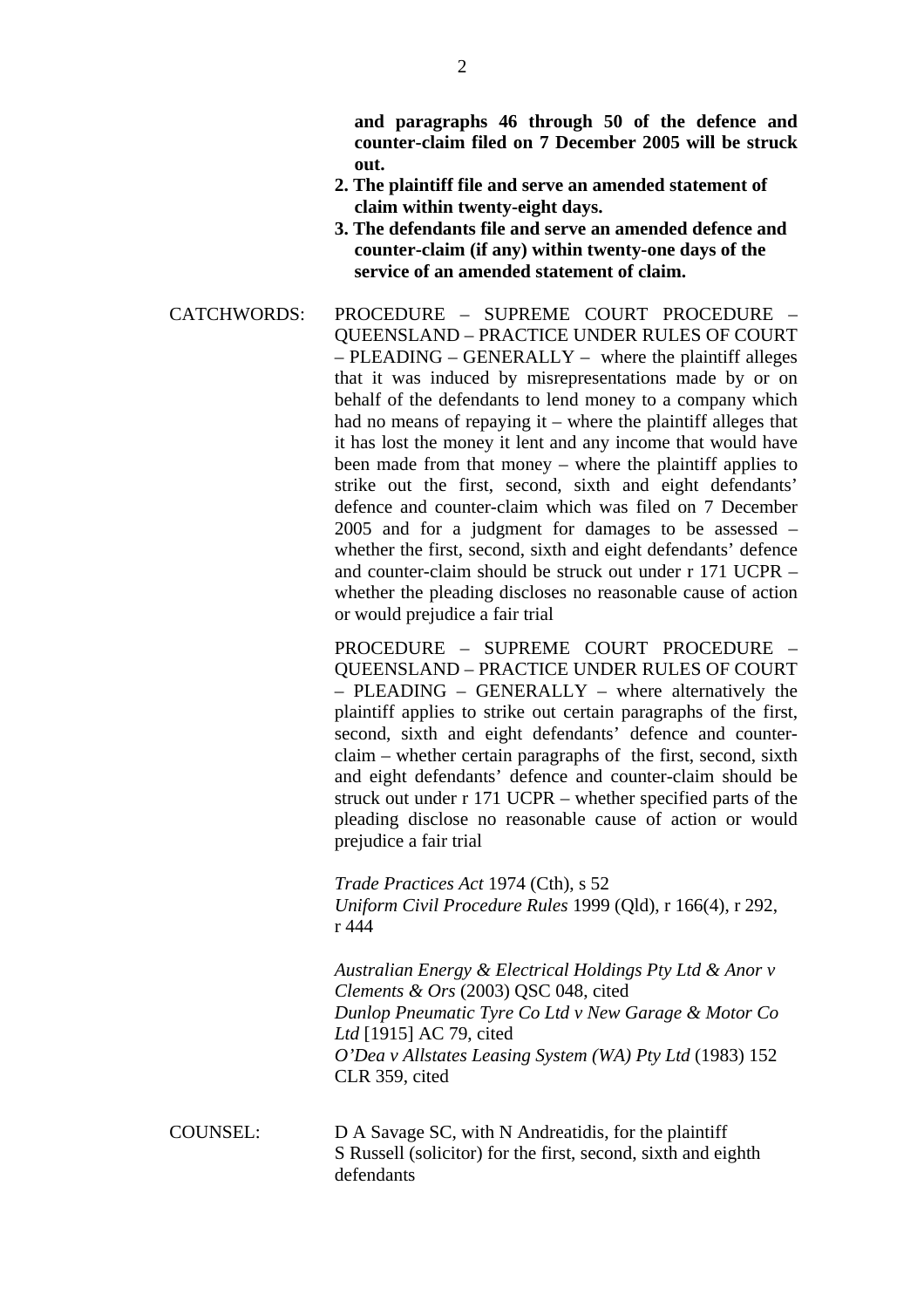# SOLICITORS: Boulton Cleary & Kern for the plaintiff Russell and Company for the first, second, sixth and eighth defendants

## **Background**

- [1] **McMURDO J:** The plaintiff, which is Texas-Australia Power Inc, is now suing four defendants. Originally they were the first, second, sixth and eighth defendants. The plaintiff applies to strike out their most recent defence and counter-claim, which was filed on 7 December 2005, and for a judgment for damages to be assessed. Alternatively the plaintiff applies to strike out certain parts of the pleading.
- [2] The plaintiff's pleaded case is relatively simple, although, as I will discuss, it is complicated by the pleading of matters which may have been relevant when first pleaded but are no longer so. The plaintiff says that it was induced by misrepresentations by or on behalf of the defendants to lend money to a company which had no means of repaying it, and it has lost what it lent and the income it would otherwise have made from that money. The borrower was the company which, until recently, was the first plaintiff in these proceedings and which I will call "AEEH". The defendants are alleged to have misrepresented that AEEH was or was about to become the holding company of a group of companies called the GSS Group. The plaintiff says that the first defendant, Mr Clements, used the money lent by the plaintiff to acquire the GSS Group, but not for AEEH but instead for his own company, the second defendant, which I will call "Rosewood".
- [3] The loan by the plaintiff and the conduct of which it complains occurred in August 2000. The background to those matters seems to involve no substantial controversy. The GSS Group was involved in the manufacture and supply of electrical power generation equipment. As the plaintiff pleads and the defendants admit, the GSS Group was directed by Mr Clements until about June 1999, when all of the shares in the Group companies were sold to an entity called Growthpac Pty Ltd. In April 2000, Growthpac was placed under administration and the administrators looked to sell the GSS Group. In that context there were dealings between Mr Clements and the plaintiff's representative, Mr Isbell. That resulted in the loan by the plaintiff to AEEH which the defendants admit was made on or about 18 August 2000.

#### **The defence**

[4] According to what agreement or understanding was that loan made? The plaintiff's case, as pleaded in paragraphs 8 through 11 of its statement of claim, was that it was an agreement between the plaintiff and Rosewood, made in writing on 17 August 2000 and varied on the following day, when the loan was then made. There is a one page document headed "Purchase Agreement" which begins with the statement that "the parties to this agreement are (the plaintiff) and (Rosewood)" and which the defendants admit was signed by Mr Clements. By this document it was apparently agreed that Rosewood would sell to the plaintiff fifty per cent of the shares in AEEH, which was expressed to be the holding company owning various other companies which seem to be those within the GSS Group. A further term was that in consideration for that fifty per cent interest, the plaintiff was to guarantee a loan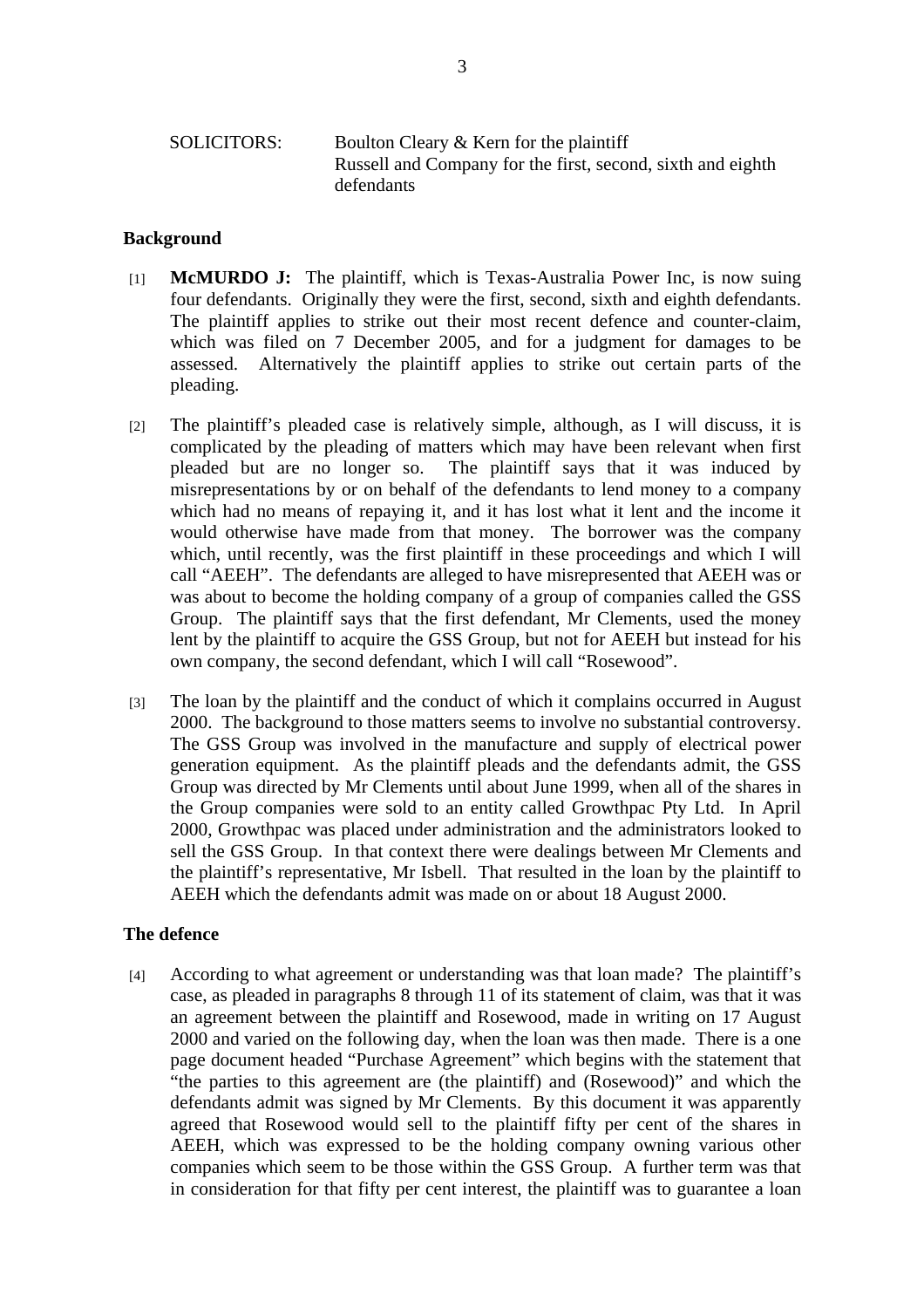of \$2.7 million to AEEH by the Commonwealth Bank. The plaintiff then pleads that this agreement was varied on the following day, 18 August 2000, in this respect: that instead of the plaintiff guaranteeing a loan from the Commonwealth Bank, the plaintiff would lend to AEEH the sum of US\$1,604,610 on the terms of a promissory note which was then signed by Mr Clements as the then sole director of AEEH.

- [5] The defendants admit that he signed the note and in that capacity, and that it evidences the loan which was made on that day. But they deny that the so called "Purchase Agreement" had any contractual or other effect. The critical effect, according to the plaintiff, is that it contained the representations upon which the plaintiff says it relied to its ultimate loss. The statement of claim contains an alternative claim for damages for breach of contract and there is a plea that the Purchase Agreement was a contract which was breached by Rosewood. But ultimately damages are not claimed upon a contractual basis and the plaintiff's claim is for damages for misrepresentation, either at common law or under s 52 of the *Trade Practices Act* 1974 (Cth).
- [6] The first significant difficulty with the defendants' pleading is in its response to the allegation that Mr Clements and Rosewood made certain representations within the Purchase Agreement, to the effect that AEEH was or had the right to become the holding company of the GSS Group. That response is in paragraph 14 of the defence, which begins with a denial of that allegation of representations within the Purchase Agreement, but which then purports to explain that denial by reference to a number of allegations which provide no such explanation. It is unnecessary to set out what is there pleaded in paragraph 14. It is sufficient to say that its effect is that the representations, if made, could not have been true. It is no answer to an allegation that a representation was made in a document to say that the document should not have been so understood because such a representation would have been untrue. If, for example, the defendants are meaning to say that there was no such alleged representation by the Purchase Agreement, because the document has to be read in the context of something else, by which the plaintiff knew or should have known that what was said in the document was not in all respects true, then that is not a case which is presently pleaded.
- [7] In my view the terms of paragraph 14 tend to prejudice or delay the fair trial of this proceeding because they do not state the defendants' case, if any, in answer to what appears from the Purchase Agreement, which is that it does contain a representation that AEEH was the ultimate holding company of what, broadly speaking, had been the GSS Group.
- [8] The next problem concerns the response to the allegation that the representations about AEEH being the holding company were false. From what is pleaded in paragraph 14, it might be thought that the defendants would agree that if the representations were made, then they were false. But falsity is denied in paragraph 16 of the defence. The denial of the falsity of the representation would seem to indicate a case that the representation, if made, was true. Yet that is not pleaded. At the hearing of this application, I asked the solicitor appearing for the defendants, Mr Russell, to outline his clients' case to be advanced at a trial of this proceeding. He succinctly described the defence as being that the representations were not made, the loss complained of did not result from the representations if they were made, and that by supervening events, any loss which had been suffered has now been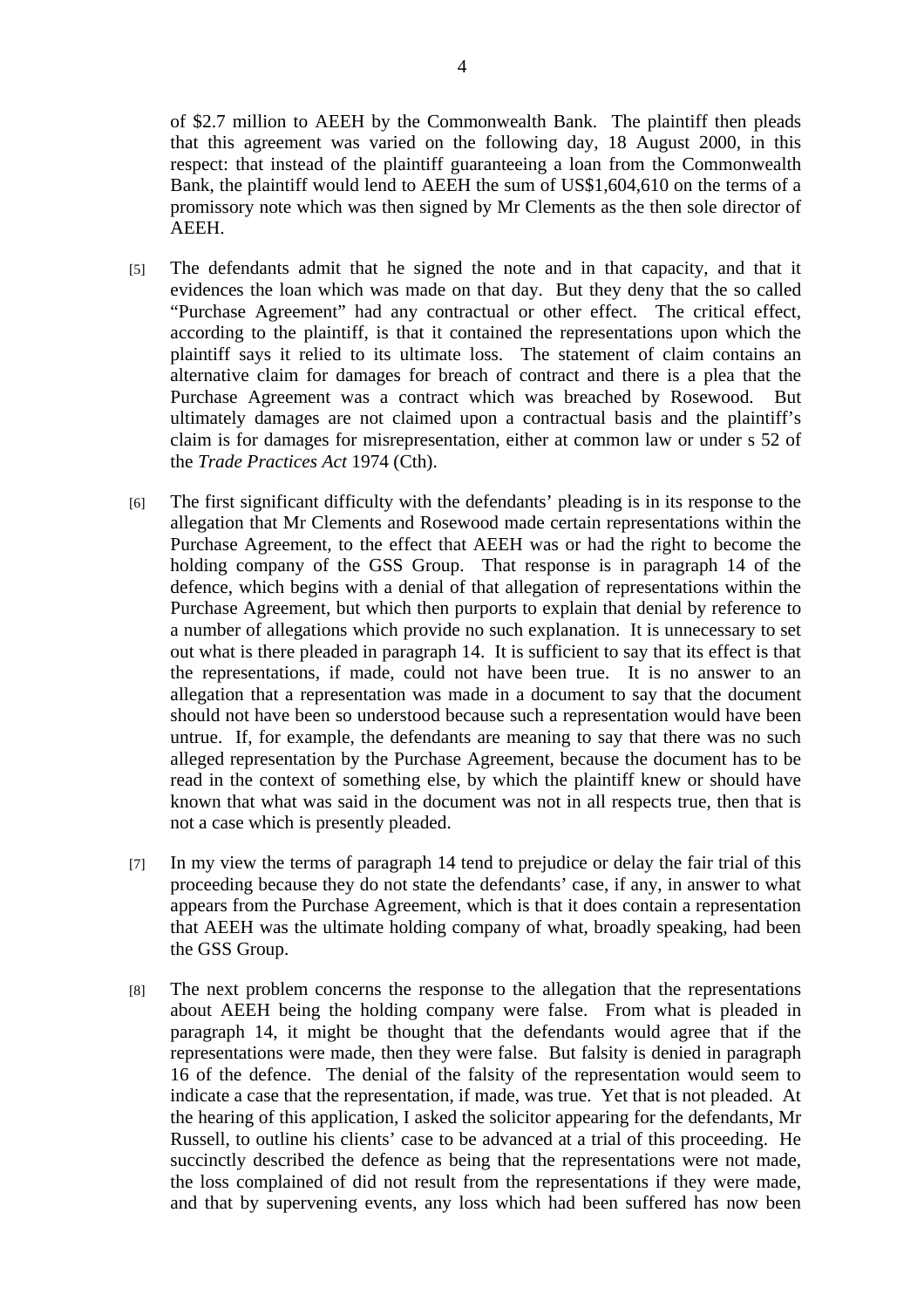"remedied". That summary of the issues does not include any issue of whether the representations, if made, were false. So the basis for the denial of the allegation of falsity is not explained. The terms of paragraph 16 tend further to prejudice or delay a trial of this case.

- [9] The same goes for paragraph 17 of the defence, which is a purported response to the allegation<sup>1</sup> that insofar as the representations as to the future conduct of AEEH, each was made without a reasonable basis". Paragraph 17 of the defence denies that, but "because the representations were not made, and for the reasons pleaded in paragraphs 14 and 15 herein". This is no explanation for the denial. In particular there is no plea of any reasonable basis for the representation, if it was made. Assuming that the pleader is able to deny the allegation that the representations were made, that does not provide an excuse for not pleading according to the rules to the allegation that the representations, if made, were false or otherwise misleading or deceptive.
- [10] Paragraph 18 of the statement of claim alleges that Mr Clements and Rosewood made the representations fraudulently. Paragraph 18 of the defence denies this allegation, and gives an explanation which begins with the statement "the allegation (of fraud) is embarrassing". Just why that is so (in the pleading sense) does not appear. The denial is further explained by reference to other paragraphs of the defence which I have discussed already, which is a further problem with this paragraph 18. Paragraph 18 also asserts that Mr Clements and Rosewood did not know of the untruth of the representations, so in that way, it does properly respond to the statement of claim. Still, because of its reference to and reliance upon other paragraphs of the defence which are objectionable, it too is objectionable.
- [11] Paragraph 19 of the statement of claim relevantly alleges that the plaintiff made the advance to AEEH in reliance on the representations and paragraph 20 pleads that but for them it would not have done so. This allegation is also denied. But within the relevant paragraphs of the defence, which are 19 and 20, that denial is not explained, as required by r 166(4) of the UCPR.
- [12] Then comes the allegation in paragraph 21 of the statement of claim which is that:

"In breach of the Purchase Agreement and contrary to the representations, Clements and Rosewood used the advance to purchase for Rosewood the shares in the GSS group companies and did not disclose that fact to (the plaintiff)".

Paragraph 21 of the defence pleads in response:

"The defendants deny the allegations in paragraph 21 of the second amended statement of claim because:

- (a) for the reasons pleaded in paragraphs 8, 10 and 11 herein no Purchase Agreement was entered into;
- (b) for the reasons pleaded in paragraphs 14 and 15 herein, no representations were made;

 $\frac{1}{1}$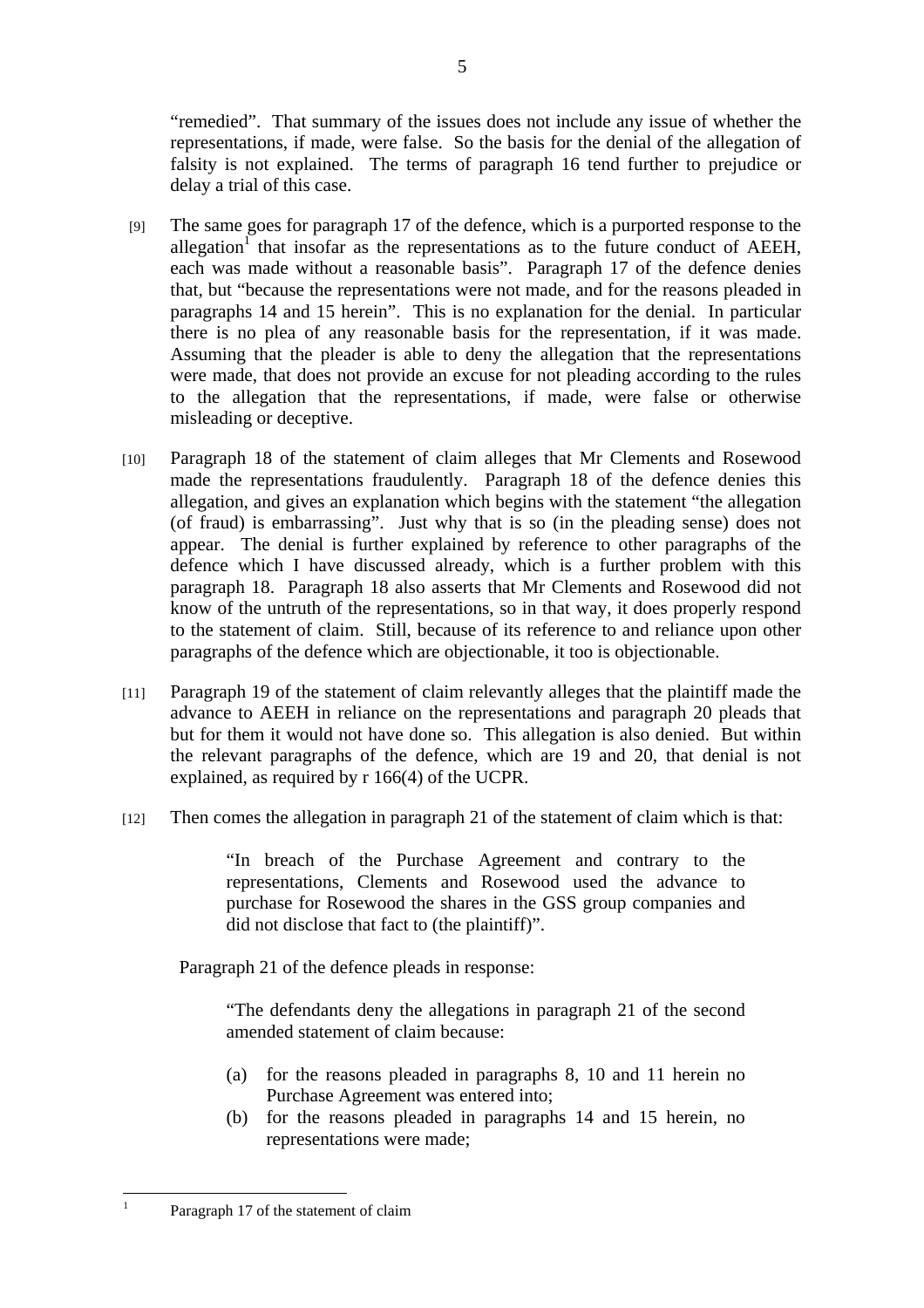- (c) the allegation that Clements 'used' the Advance is irrelevant and embarrassing;
- (d) Clements did not 'use' the Advance;
- (e) otherwise, despite request the second plaintiff has refused to provide particulars of the allegation that Clements and Rosewood 'hid' the alleged use of the Advance."
- [13] The reference to their having "hid" that use of the money was to a previous version of the statement of claim. The defendants now must be taken to be denying the allegation of non-disclosure, a denial which suggests that there was disclosure. Yet no such disclosure is pleaded. There is also the matter of their denial of the allegation in paragraph 21 that the advance was used to purchase the GSS Group not for AEEH but for Rosewood. What the defence case is which underlies that denial is not revealed. Is it that the group *was* purchased for AEEH? Or do the defendants concede that Rosewood purchased the GSS Group but contest that the price was paid by the plaintiff's loan? Or is the real issue as to paragraph 21, if there be any, that Mr Clements was not involved? The defendants' assertion that the allegation that Mr Clements "used" the advance is irrelevant and embarrassing, is itself irregular. The plaintiff's allegation is plainly relevant to a case that on the day in question, Mr Clements and Rosewood engaged in misleading or deceptive conduct, and in fraud, and there is nothing embarrassing in the pleading sense in that allegation. For many reasons then paragraph 21 of the defence is improperly pleaded.
- [14] Paragraphs 22 and 23 of the statement of claim and the response in paragraphs 22 and 23 of the defence are inconsequential and need not be discussed here. But then comes the important allegation in paragraph 24 of the plaintiff's pleading which is:

"AEEH did not pay the sums due and owing for interest under the (promissory) Note given in respect of the Advance in November 2000 and thus was in default under that Note. It has subsequently not repaid the advance or any interest due under the Note and has no capacity to do so."

The response, in paragraph 24 of the Defence is this:

"The defendants deny the allegation in paragraph 24 of the second amended statement of claim because:

- (a) despite making enquiries, they have been unable to establish the truth of the allegation ((the plaintiff) being in possession of all of AEEH's documents);
- (b) they believe the allegation to be untrue."

The defendants then say they believe the "allegation" to be untrue, although subparagraph (a) suggests that the defendants have been unable to determine whether the "allegation" is true. There are indeed several allegations within paragraph 24 of the statement of claim. The first is a default by AEEH in November 2000. Given Mr Clements' association with AEEH, which appears from the evidence and other parts of the pleadings, it is difficult to see why that allegation would be put in issue. Then there is the more general allegation that AEEH has never paid anything back to the plaintiff, about which the same comment can be made. There is also the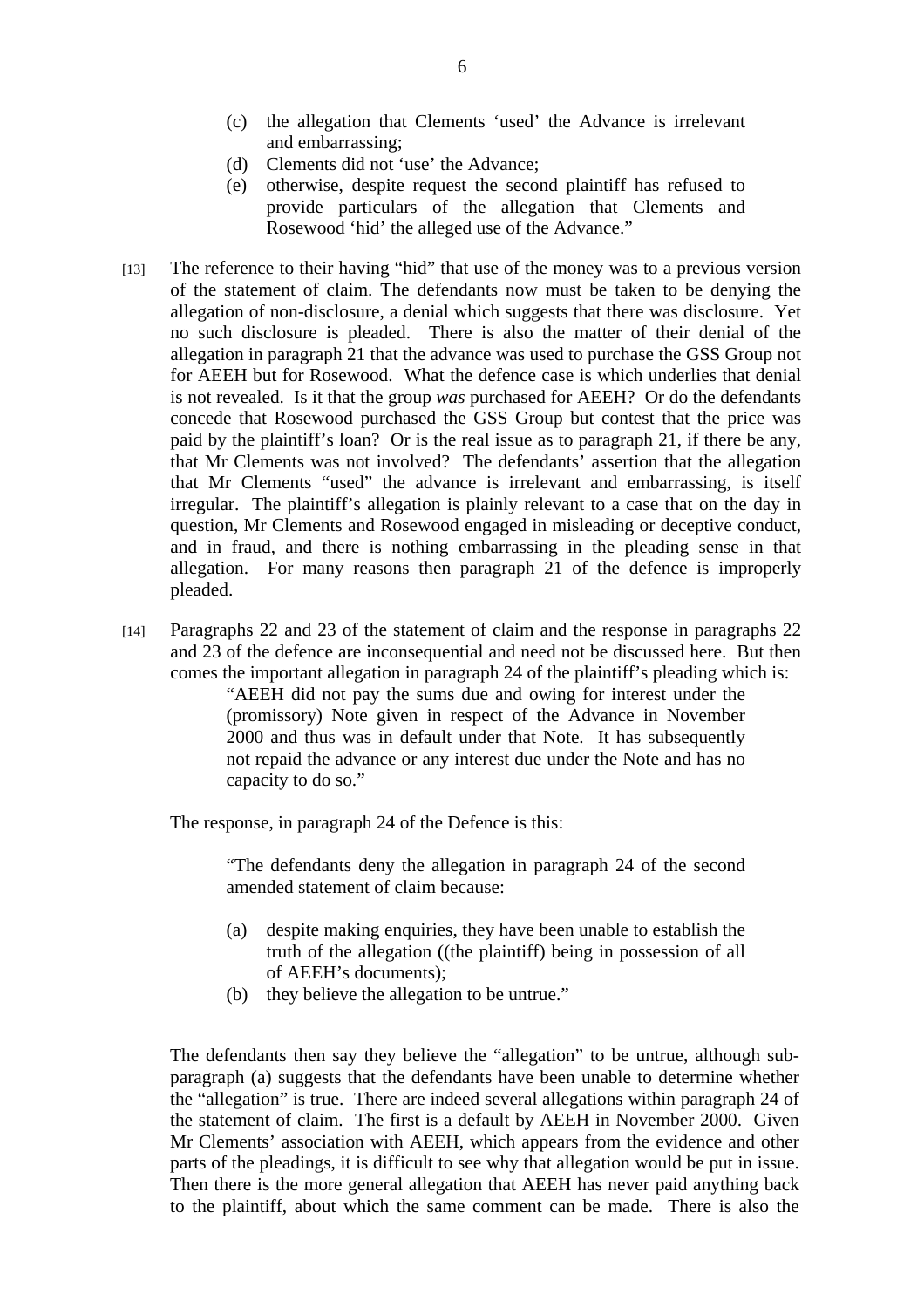important allegation that AEEH has no capacity to repay, to which the defendants have not pleaded. However paragraphs 40 and 41 of the respective pleadings are also relevant to that question. Those paragraphs of the statement of claim allege that AEEH has not repaid the plaintiff and that AEEH is now in liquidation, is insolvent and has no capacity to repay, and those paragraphs are admitted in the defence. The result is that for several reasons, paragraph 24 is irregular.

- [15] Paragraph 25 of the respective pleadings need not be discussed at this point. From paragraph 26 through paragraph 38, the plaintiff then pleads a number of matters under the heading "Mitigation of Loss". Just why these matters were pleaded, or at least still appear in the statement of claim, is not entirely clear. The plaintiff's case is pleaded sufficiently in the paragraphs already discussed.
- [16] Paragraphs 26 through 30 of the statement of claim refer to some alleged events of January 2001. The plaintiff pleads that it then discovered that AEEH did not own and had no right to any of the "assets of the GSS Group of companies" and that in order to mitigate its loss (from making the loan) it made an agreement with AEEH and Rosewood under which Rosewood would transfer its ownership of the GSS Group to AEEH and certain assets of the companies within that group would also be transferred to AEEH. Paragraph 30 then pleads that this agreement has not been performed. There seems to be no claim for damages for that breach. The relevance of this part of the statement of claim is therefore not apparent. The defendants' response is to deny that any agreement was concluded and to admit that none of the assets or shares were transferred to AEEH. Significantly, there is no pleading that AEEH already owned the shares or the assets or that Rosewood did not own the shares in those companies in the GSS Group.
- [17] The second part of this "mitigation" case is in paragraphs 31 through 33 of the statement of claim. Paragraph 31 alleges that in December 2002, the plaintiff made an agreement with Mr Clements and Rosewood under which they were given an opportunity to seek refinance in order to have the plaintiffs' loan repaid. Paragraph 32 pleads that on or about 13 February 2003, in consequence of a default under that December 2002 agreement, the plaintiff as the appointed attorney of Rosewood transferred to the plaintiff all of Rosewood's shares in AEEH and thereby became the sole shareholder. Paragraph 33 pleads that Mr Clements and Rosewood "now contend that the said transfer was unauthorised and constituted a forfeiture of Rosewood's interest in AEEH".
- [18] The defendants' pleading in response to those paragraphs is extensive. They plead that there was a purported transfer to the plaintiff of Rosewood's shareholding in AEEH. The defendants go on to plead, in paragraph 31(h), that the plaintiff, through its solicitors, wrote to the solicitors for Mr Clements and Rosewood in April 2003 to the effect that certain conditions precedent to the plaintiffs' entitlement to a transfer of Rosewood's shares had not been fulfilled, so that as at April 2003, the plaintiff was not the sole shareholder of AEEH.
- [19] Within paragraph 31 the defendants then plead a further matter on which they base part of the counter-claim. They complain that the plaintiff obtained an interlocutory injunction within these proceedings, which I granted in March 2003, by misrepresenting to the court that AEEH was wholly owned by the plaintiff. The interlocutory injunction was sought in these circumstances. The present proceedings were originally commenced by an originating application in which the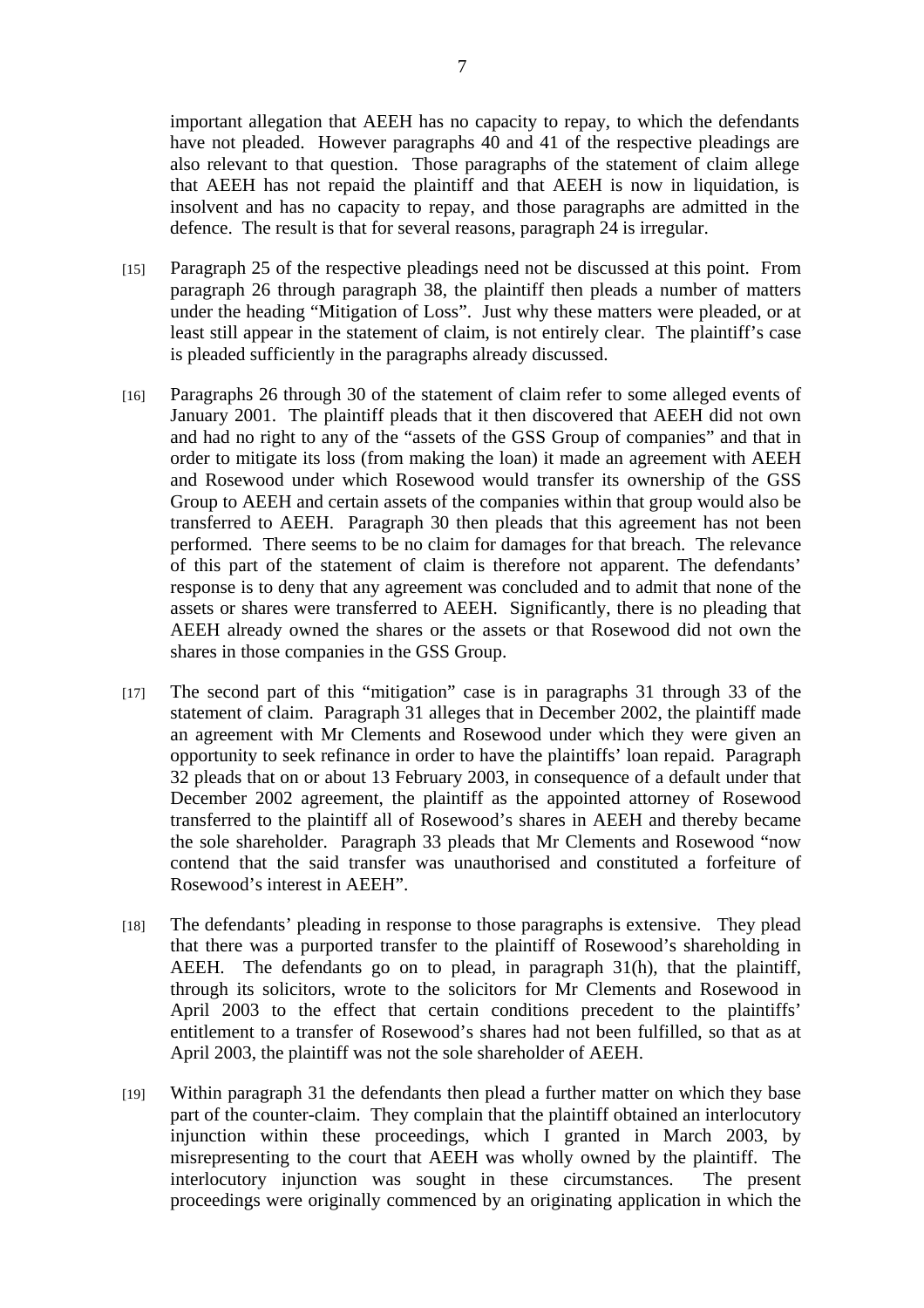first applicant was AEEH and the second applicant was the present plaintiff. They complained that the present defendants, together with some four other companies said to have been under Mr Clements' control, were engaging in misleading and deceptive conduct by falsely representing that AEEH was not the entity which was providing electrical power to a mining company at a certain mine site called the Eloise mine, but that instead it was being provided by some company under Mr Clements' control. The applicants' case was that this was interfering with a valuable contract or arrangement which AEEH had at the Eloise mine and it was likely to cause it loss. On 13 March 2003 I made orders until trial or further order that the respondents, who are now the defendants, be restrained from representing in the respects of which the plaintiffs had complained. I noted<sup>2</sup> that AEEH was then a subsidiary of what is now the sole plaintiff, and that the applicants' case that the present plaintiff had become entitled to acquire Rosewoods' shareholding on or about 13 February 2003 and had then done so.

- [20] The defendants plead that the applicants misrepresented the position, and that there is an entitlement to damages under the usual undertaking as to damages. In essence, the defendants' case is that whether or not there were causes of action upon which the application for interlocutory relief was brought, and whether or not the applicants then had an entitlement to final injunctions corresponding with the interlocutory injunctions which were granted, the suggested misconduct of the plaintiff in misrepresenting to the court AEEH was wholly owned by it, warrants an award of damages pursuant to the undertaking to damages. Before discussing further that counter-claim I will discuss the balance of the defence.
- [21] In paragraphs 34 through 38 (and perhaps 39) of the statement of claim there is pleaded the distinct misrepresentation case upon which that application for an interlocutory injunction was brought. Paragraph 39 pleads that the plaintiff has by misleading or deceptive conduct of the defendants, by reason "injurious falsehoods above pleaded" and by reason of Rosewood's breach of the Purchase Agreement suffered loss and damage. Some particulars are then given, one of which is that in consequence of those matters AEEH became insolvent, its business is worthless and the plaintiff's share in AEEH is of no value. It is not entirely clear whether paragraph 39 is referring to all of the matters complained of in the statement of claim or only some of them, such as the distinct case about the Eloise mine.
- [22] Then follow paragraphs 40 and 41 which, as I have mentioned, plead that AEEH cannot repay the advance. Paragraph 43 pleads that Mr Clements was a party to contraventions of s 52 by Rosewood although it does not plead the facts from which is made the allegation that he was knowingly concerned in those contraventions. Then in paragraph 44, it is pleaded that the plaintiff

"quantifies the loss and damage suffered by reason of Clements and Rosewood's deceit and contravention of s 52 ... and for Rosewood's breach of the Purchase Agreement as follows:

**Particulars** 

(a) It has lost the sum of the Advance which has not been repaid. AEEH is insolvent and the funds advanced will not be recovered.

 $\frac{1}{2}$ 

 <sup>(2003)</sup> QSC 048 at [3], [7]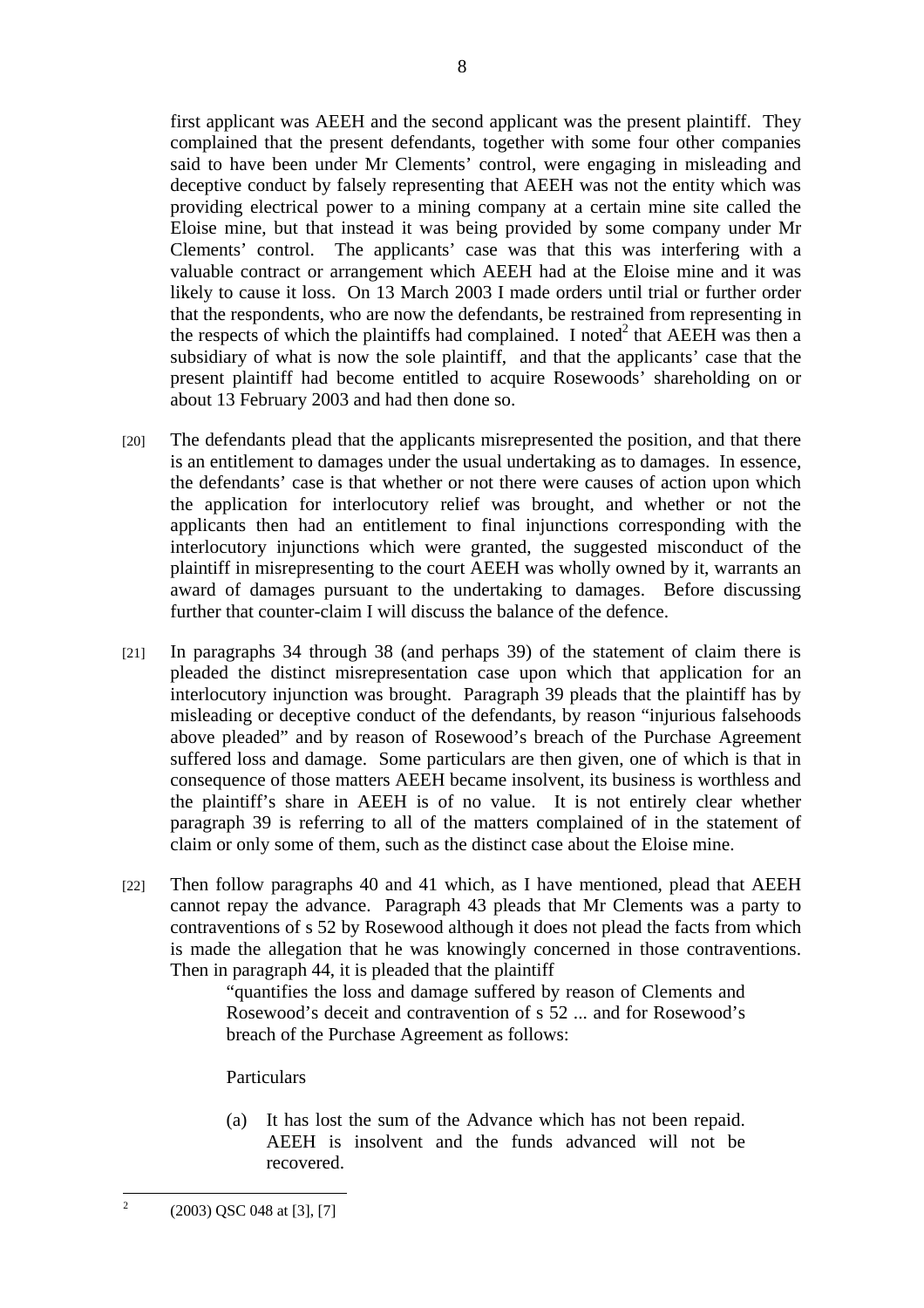- (b) It has lost the use of the Advance which it would otherwise have used for profit and upon which it would have accrued no less than 9% per annum;
- (c) It has incurred legal costs in attempting to obtain for AEEH assets of the GSS Group companies by the steps in mitigation pleaded above."
- [23] So in paragraph 44 the plaintiff ultimately makes a claim which is quantified by adding the amount of its unpaid loan, the loss of use of that money and its legal costs. Although that is said to be a claim for, amongst other things, a breach of the purchase agreement, it is not a claim made upon a contractual basis. If it were a claim for breach of a warranty that AEEH was entitled to the GSS Group, the claim would be quantified by reference to the value of the GSS Group and hence the benefit to the plaintiff as a lender to AEEH of that warranty being true. Instead it claims upon the basis that it should be put into a position it would enjoy had the alleged misrepresentations not been made, which is that it would not have lent this money or incurred those legal fees. This indicates, as the plaintiff's outline of argument confirmed, that the plaintiff's case is simply that it lent money, induced by a misrepresentation, which will not be repaid and which has thereby caused a loss.
- [24] It is no longer part of the plaintiff's case that it should be given final relief by way of injunctions or damages, for the distinct case about the Eloise mine. The apparent explanation for the abandonment of that distinct case is that, only two months after the interlocutory injunctions were granted (in May 2003), the assets of AEEH were transferred to a company related to the plaintiff and called Australian Texas Energy Pty Ltd ("ATE"), and that the contract for the Eloise mine was taken up by the plaintiff. That transfer is pleaded by the defendants in this defence, and rightly so, at least because of its relevance to the distinct case about the mine. After pleading extensively to the allegations in paragraphs 34 through 44 of the statement of claim, the defendants plead paragraph 45 as follows:
	- "45. Further, Texas has suffered no loss of the kind alleged, or at all, since:-
	- (a) It has succeeded to the contract for the supply of power to the Eloise Mine for no consideration; and
	- (b) A related company, ATE, has, with the acquiescence and assent of Texas (by their common director, Isbell) succeeded to the whole of the business of AEEH for no consideration – in each case, in the circumstances now pleaded by AEEH in its proceedings against Texas, Isbell and others (BS9980 of 2005)."

## **The counter-claim**

- [25] Then follows the counter-claim, for which the defendants repeat each and every paragraph of their Defence before pleading these matters:
	- "47. In the premises, Texas acted for each of [*sic*] its fiduciary duties and/or was not entitled to act as it did:-
		- (a) in executing a transfer of the Second Defendant's shares in AEEH;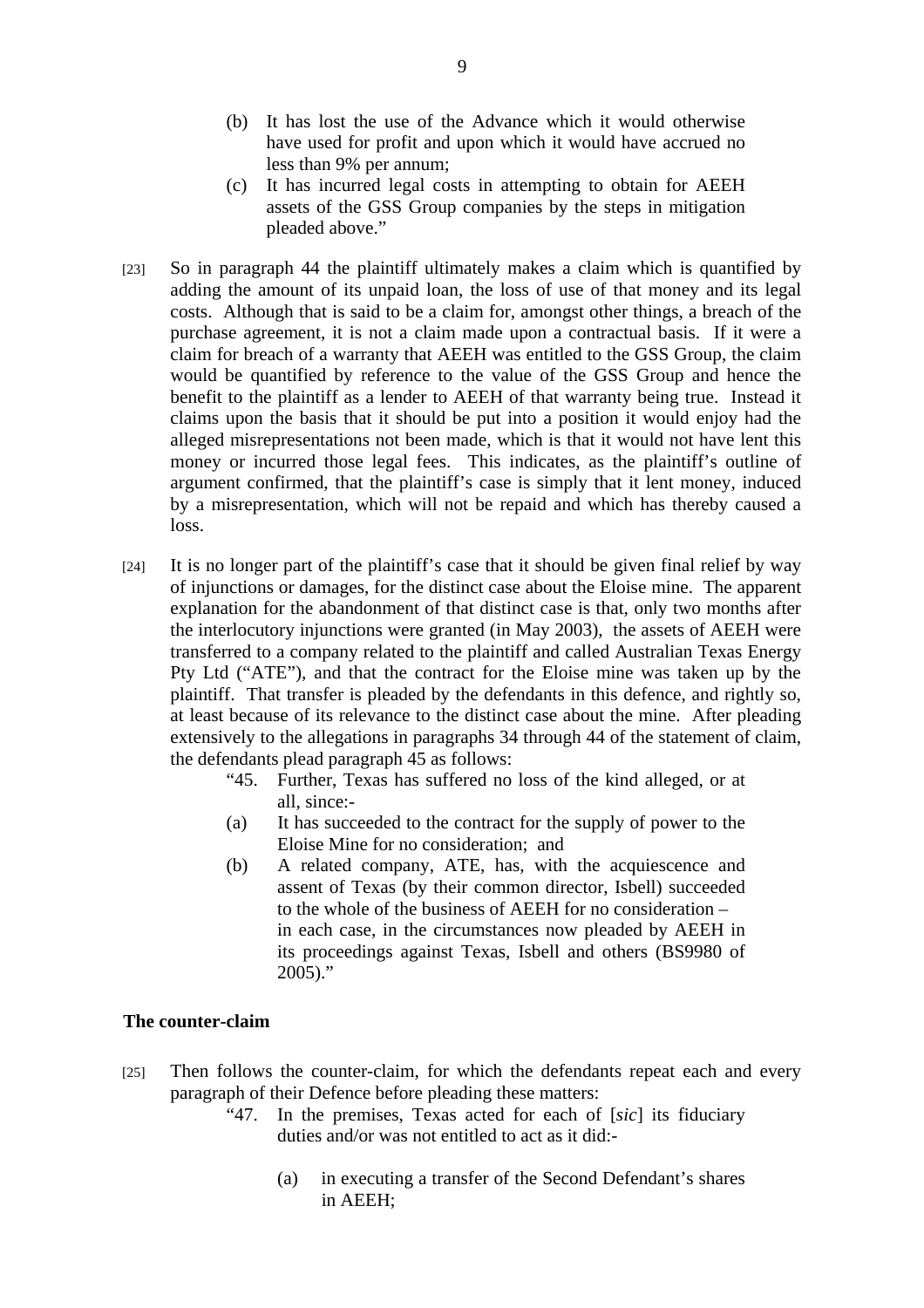- (b) in securing registration of such transfer in the Register of Members of AEEH; and
- (c) in thereby becoming the registered owner with 98% of the shares in AEEH.
- 48. Texas contends that it is the lawful owner of 98% of the shares in AEEH, having acquired one half of those shares from the Second Defendant.
- 50. The defendants claim the following relief:-
	- (a) relief against forfeiture of the second defendant's shares in AEEH;
	- (b) further, or alternatively, a declaration that the Second Plaintiff was not entitled to acquire the Second Defendant's shares in AEEH;
	- (c) if necessary, an order for rectification of the Register of Members of AEEH;
	- (d) an enquiry or an order for the assessment of damages pursuant to the said undertaking as to damages; and
	- (f) interest on damages and other moneys payable;
	- (g) further or other relief;
	- (h) costs."
- [26] As to paragraph 47 of that counter-claim, the "fiduciary duties" are not identified. Nor do the defendants plead facts from which it might be concluded that the plaintiff was not entitled to cause Rosewood's shares in AEEH to be transferred to it, except in one respect, which is, as the defendants plead in paragraph 31, that the provision for the transfer of Rosewood's shares to the plaintiff (in the event of a failure by AEEH to repay a \$1,000,000 instalment on the plaintiff's loan) was a penalty and unenforceable. The defendants plead (in paragraph  $31(k)$ ) that the right to this transfer of shares "was not a genuine pre-estimate of any loss and damage suffered by (the plaintiff) in the event of a failure by AEEH to pay the money" so that it was penal in effect and unenforceable. Relevant to that plea is whether what the plaintiff was to receive, which was Rosewood's shares in AEEH, was "out of all proportion, or extravagant, exorbitant or unconscionable in comparison with the greatest loss that could be proved to flow from the breach": *Dunlop Pneumatic Tyre Co Ltd v New Garage & Motor Co Ltd<sup>3</sup>; O'Dea v Allstates Leasing System (WA) Pty Ltd*<sup>4</sup>. But the defendants do not plead what was the value of the shares in AEEH in December 2002. At least for this reason the pleading of this part of the counter-claim is defective.

 3 [1915] AC 79

<sup>4</sup> (1983) 152 CLR 359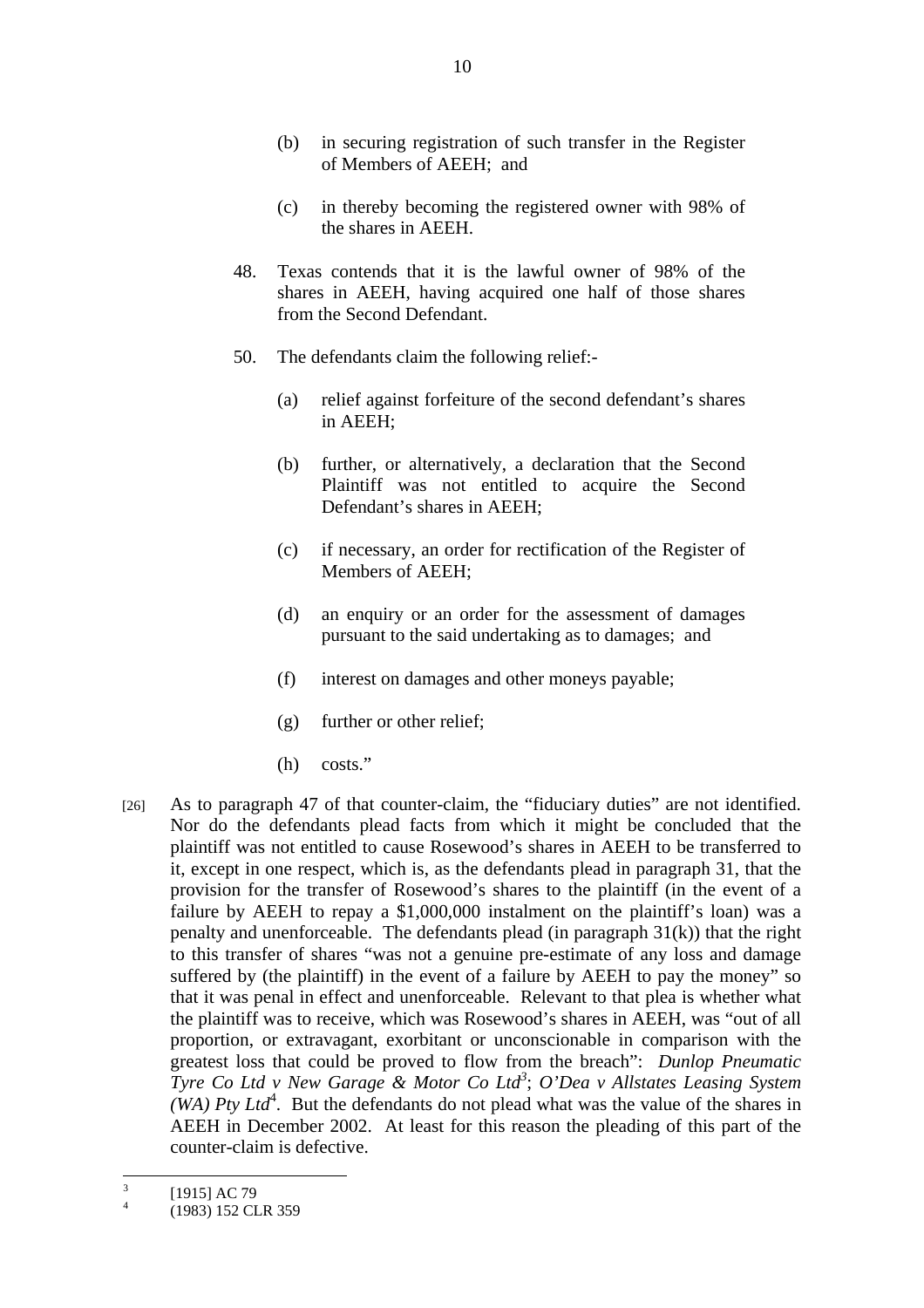- [27] As already mentioned, the defence pleads that at one point, which was April 2003, the plaintiff claimed that the shares had not passed to it, because certain conditions precedent to the plaintiff's right to a transfer had not been fulfilled. But it is not clear from the defendants' pleading whether it is their case that there were such unfulfilled conditions, and that this is a further reason why they should have the relief sought in respect of the shares.
- [28] Apart from the claim for the shares, the remainder of the counter-claim is for "an enquiry or an order for the assessment of damages pursuant to the said undertaking as to damages". I have mentioned already the pleaded case in that respect. I accept that the court has power to award damages, pursuant to the usual undertaking as to damages, even where the plaintiff had been entitled to a final injunction. In Spry's *The Principles of Equitable Remedies* ( $6<sup>th</sup>$  edition) at p 656, it is said that even where a final injunction is granted, a court might in a special case, such as where the interlocutory injunction was obtained through the non-disclosure of a material fact, award damages as long as it is just that the defendant be compensated. It is claimed that the injunction was wrongly sought because in seeking it, the plaintiff misled the court by stating that the plaintiff then wholly owned AEEH. But the problem with this counter-claim upon the undertaking as to damages is that none of the defendants claims to have suffered any loss from the granting of the interlocutory injunctions. There needs to be a pleaded case of some compensable loss caused by the defendants being restrained by those orders.
- [29] For these reasons, the counter-claim is defectively pleaded and ought to be struck out.

## **The other proceedings**

- [30] Effectively the same interests are involved in other proceedings in this court which were commenced late last year. Rosewood obtained leave on 2 November 2005 to bring proceedings in the name of AEEH against Mr Isbell, ATE, the present plaintiff (Texas-Australia Power Inc) and Christine Gilbert. AEEH is now in liquidation. Part of the claim concerns the contract for the supply of power to the Eloise mine site. As already discussed, the interlocutory injunction was sought upon a case that the Clements' side of the argument had falsely represented that AEEH was not entitled to that contract (or to the equipment used for that purpose). In these recent proceedings, the Clements side, through a derivative action brought by Rosewood as a former shareholder of AEEH, is now claiming that AEEH was indeed entitled to the contract and that the Isbell side wrongly deprived AEEH of it. The claim on behalf of AEEH is that Mr Isbell and his other co-director of AEEH, Ms Gilbert, wrongfully caused the company to be replaced by the plaintiff in the present proceedings, Texas-Australia Power Inc, as the supplier to the mine. It is also alleged that the directors breached their duties by causing the assets of AEEH to be sold to ATE, a company associated with Mr Isbell, at an undervalue.
- [31] On 13 February last, Philippides J heard an application for security of costs in those proceedings, and on 3 March, her Honour ordered that AEEH give security in the sum of \$80,000 failing which the proceedings would be stayed.
- [32] There is no application before me in relation to these other proceedings, but they have an impact upon the present applications as I will explain.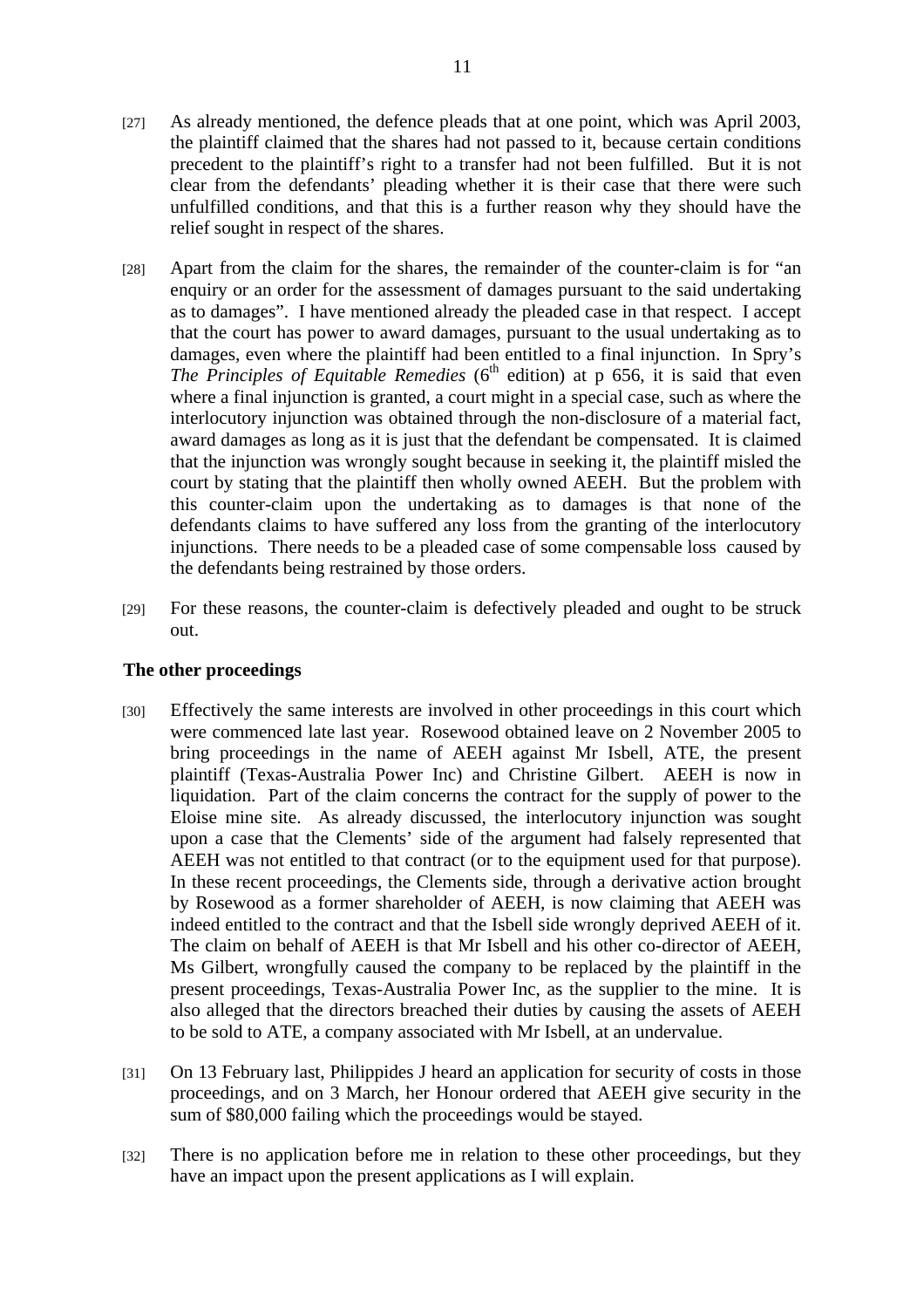## **The plaintiff seeks judgment**

- [33] The plaintiff argues that the defendants have been guilty of continuous and contumelious disregard of the rules in the conduct of the present proceedings and that their conduct is so serious that it is appropriate that it be visited with the consequences of a judgment for the plaintiff with damages to be assessed. Part of that submission is that "[e]ven casual attention to the defence pleaded demonstrates an absence of significant prospects of success on the question of liability".
- [34] The complaints as to the defendants' conduct have considerable force. In December 2004 the defendants delivered a very lengthy request for particulars before abandoning most of this request after criticism of it by Holmes J in the course of a hearing on 15 February 2005. The matter of particulars had been put forward as an explanation for the defendants' failure to plead to the amended statement of claim filed and served in November 2004. Eventually, on 29 April 2005, a defence to that pleading was filed. Indeed on that day two amended defences and counter-claims, in succession, were filed and served. The plaintiff forwarded a rule 444 letter dated 31 May 2005 setting out why much of the second of those pleadings should be struck out. On 8 June 2005 the defendants conceded that this third pleading was defective and I ordered them to file and serve a (fourth) amended defence and counter-claim within twenty-one days. That time was subsequently extended to 20 July 2005. No pleading was filed by then.
- [35] At a review of these proceedings in the supervised case list on 22 July 2005, when the prospect of the derivative proceedings was mentioned, I ordered the defendants to file and serve any application for an order to bring those proceedings by 2 September 2005. As already mentioned that application was not brought until November. The defendants also defaulted in other respects in complying with orders I made on 22 July.
- [36] Because the defendants further delayed in filing an amended defence and counterclaim in lieu of their pleading of 29 April 2005, the plaintiff had to apply to strike out that pleading, which it did by an application returnable on 23 August 2005. The hearing of that was adjourned to 2 September 2005 at the defendants' request, with an order that they pay the costs. It was again adjourned to 19 September 2005. By that stage the defendants had still not filed an amended defence and counter-claim as I had ordered on 8 June 2005. On that date, 19 September, there was no argument that the then present pleading could not stand. The defendants consented to orders striking out all of the impugned paragraphs of the defence and counterclaim (of 29 April 2005) and for costs. That occurred only after an unsuccessful application by the defendants for a further adjournment. By consent they were also ordered to file and serve an amended defence and counter-claim by 31 October. They failed to do so. At a review of these proceedings on 24 November 2005 I ordered that the defendants file and serve this pleading by 5 December 2005. Eventually, on 12 December, the pleading the subject of the present application was filed. Some of the paragraphs which had been struck out (by consent) from the previous pleading have been repleaded in the present defence: paragraphs 6(a), 8(a), 13(a), 18(a), 24, 25, 31(e), 31(g), 31(h), 31(i), 31(j), 35(f)(i), 35(f)(ii),  $35(f)(iii)$ ,  $35(f)(iv)$  and 50.
- [37] There is no application for summary judgment pursuant to r 292. Yet the plaintiff argues that the defendants' case is demonstrably without merit: that they have no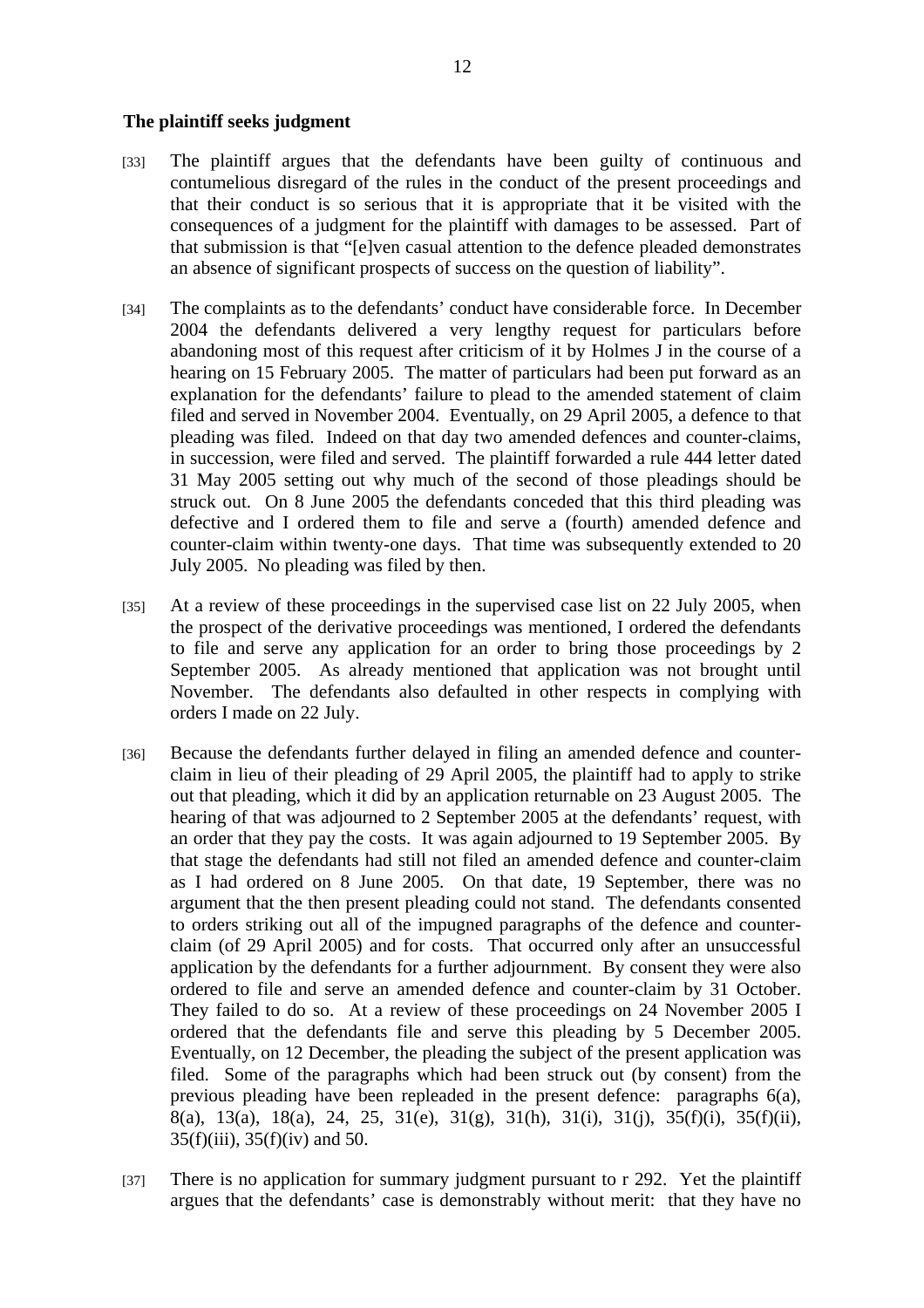answer to the plaintiff's claim, which is said to be the real explanation for their failure to deliver a proper pleading. That could be the explanation but there could be others. Notably neither the pleading presently under attack nor its predecessor (the second of those filed on 29 April 2005) was settled by counsel. And much of the delay to this point has been due to the attempts by the Clements' side to raise matters in these proceedings which are now the subject of those other proceedings, commenced in the name of AEEH.

- [38] Those proceedings, and the merit or otherwise of the claims within them, have potential relevance for the present proceedings. The claim in those proceedings is that AEEH had assets to the value of \$7,000,000 to \$8,000,000 when its entire undertaking was transferred to ATE in May 2003. When considering the application for security for costs, Philippides J was not persuaded that the case had no prospects. The case is supported by a valuation which was used to persuade Wilson J to give leave to bring the claim. As to that, the present plaintiff points to Mr Clements' testimony in March 2003, at the hearing of the application for interlocutory injunctions, in which he appeared to give evidence which would make that valuation unreliable. It also seems to have been the stated position of his side at that hearing that AEEH was then insolvent. These matters do not appear to have been disclosed to Wilson J. Still a judge has been persuaded to give leave to bring this derivative claim and another judge was at least unpersuaded that it has no prospects. If the merits of the derivative proceedings are with the Clements side, then at one stage AEEH did have substantial assets, sufficient to repay the present plaintiff, and it was only through conduct attributable to the present plaintiff that AEEH received for its assets approximately \$770,000, and not at least \$7,000,000. If so, there is at least the prospect of a defence being made out in the present case, to the effect that the plaintiff's loss from making a loan which now cannot be repaid, has not been caused, in the relevant sense, by the defendants' conduct.
- [39] In these circumstances I am not prepared to conclude at present that there is no merit in the defendants' case. Notably, despite the argument that the merits are so obviously in the plaintiff's favour, the plaintiff has chosen not to make a summary judgment application over the years since it commenced these proceedings.
- [40] Undoubtedly the conduct of this litigation on the defendants' side falls seriously short of what is required of any litigant. The faults are many but a particularly serious one, in my view, is the defendants' attempt to re-plead within the amended defence and counter-claim presently under review those matters which, by consent, were struck out of the previous pleading. Yet overall, I am unpersuaded that the interests of justice require the outcome for which the plaintiff argues. The defendants' conduct has been continuously and seriously non-compliant, but it is another thing to shut the defendants out of a possible defence, particularly where a judge has recently been persuaded to permit them to bring the derivative proceeding which, if it has merit, is likely to provide an answer to the present claim. It is said that Wilson J was misled, because although her Honour had evidence of the valuation of AEEH's assets and undertaking at \$7,000,000 to \$8,000,000, her Honour was not informed of what Mr Clements had said about it in his evidence before me in March 2003. But the defendants in those other proceedings have not moved to strike them out on that basis or otherwise.